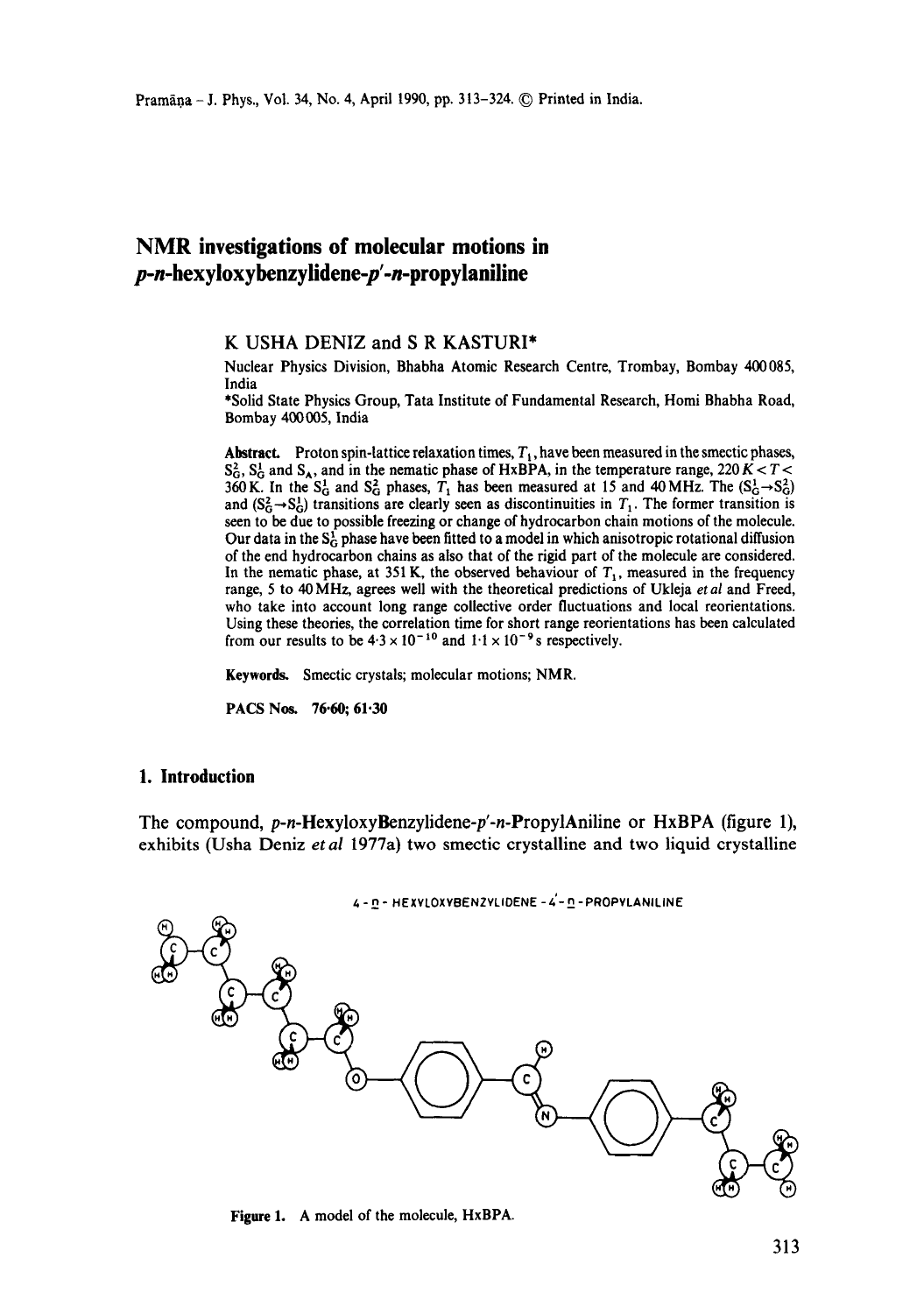phases, in the temperature range  $180 K < T < 360 K$ . Its scheme of transitions is as follows:



C: Crystal, S: Smectic, N: Nematic, I: Isotropic liquid. The earlier nomenclature used (Usha Deniz *et al* 1977a, b; Mehta 1980) for some of these phases is given below:

$$
C_2 \equiv P_1; \quad S_G^{1*} \equiv S_H; \quad S_G^{2*} \equiv P_2, \quad S_m \text{ and } S_H.
$$

The nature of the  $S_G^2$  and  $C_2$  phases was not known prior to 1978, hence the change of nomenclature. It has since been confirmed by X-ray diffraction (Mehta 1980; Usha Deniz and Mehta 1982), that the  $S_G^1$  and  $S_G^2$  phases have similar c-face centred monoclinic structures with the b-axis as the unique axis and the molecular long axis,  $\hat{n}$ , oriented along the c-axis. The molecules are packed in a pseudohexagonal manner in the smectic planes, whereas they have an almost ideal hexagonal packing in a plane perpendicular to their long axes. The lattice constant  $a$  increases,  $b$  decreases and c remains almost constant as the temperature is decreased in both the  $S_G^1$  and  $S_G^2$  phases (Usha Deniz and Mehta 1982), leading to a net decrease in the area per molecule in the smectic plane, as the sample is cooled from the  $S<sub>G</sub><sup>1</sup>$  to the  $S<sub>G</sub><sup>2</sup>$  phase. Since the intermolecular distance, b, perpendicular to  $\hat{n}$  is smaller in the  $S_G^2$  phase than in the  $S_G^1$  phase, the molecular motions in these two phases could be somewhat different. Raman scattering experiments (Usha Deniz *et al* 1977b; Mehta 1980) have shown that when one goes from the  $S_G^2$  to the  $S_G^1$  phase, the neighbourhood of the end hydrocarbon (he) chains of the molecule changes significantly, whereas such a change does not occur in the environment of the central rigid portion of the molecules. This change is thought to be due to chain disorder. The Raman results, however, give no clue to the nature of this disorder, which can be either static or dynamic. Neutron quasi-elastic scattering experiments (Mehta 1980; Sinha *et al* 1973) carried out at 257K  $(S_G^2)$  and 300K  $(S_G^1)$  with HxBPA, show the presence of a rotational diffusion motion in the  $S_G^1$  phase, which is absent in the  $S_G^2$  phase. Form factors for neutron elastic scattering indicate that the motion in the  $S_G^1$  phase is most probably that of the end hydrocarbon chains. These results are inconclusive since the observed change in molecular motion could be due to a simple thermal effect and need not be connected with the phase change from  $S_G^2$  to  $S_G^1$ .

This paper describes proton spin-lattice relaxation measurements which have been done, mainly to study the changes occurring in the molecular motions of HxBPA at the  $S_G^2 \rightleftarrows S_G^1$  transitions. We have also investigated the contribution of the orientational order fluctuations and short range molecular reorientations to the proton spin-lattice relaxation rate in the nematic phase.

## **2. Experimental details**

The proton spin-lattice relaxation times,  $T_1$  have been measured using Model CPS-2, Spin-Lock Ltd. NMR Instrument (Spin-Lock Ltd., Port Credit, Ontario, Canada)

<sup>\*</sup>The phase  $S_H$  is now called  $S_G$  (Demus *et al* (1980) *Mol. Cryst. Liq. Cryst. Lett.* **56** 311)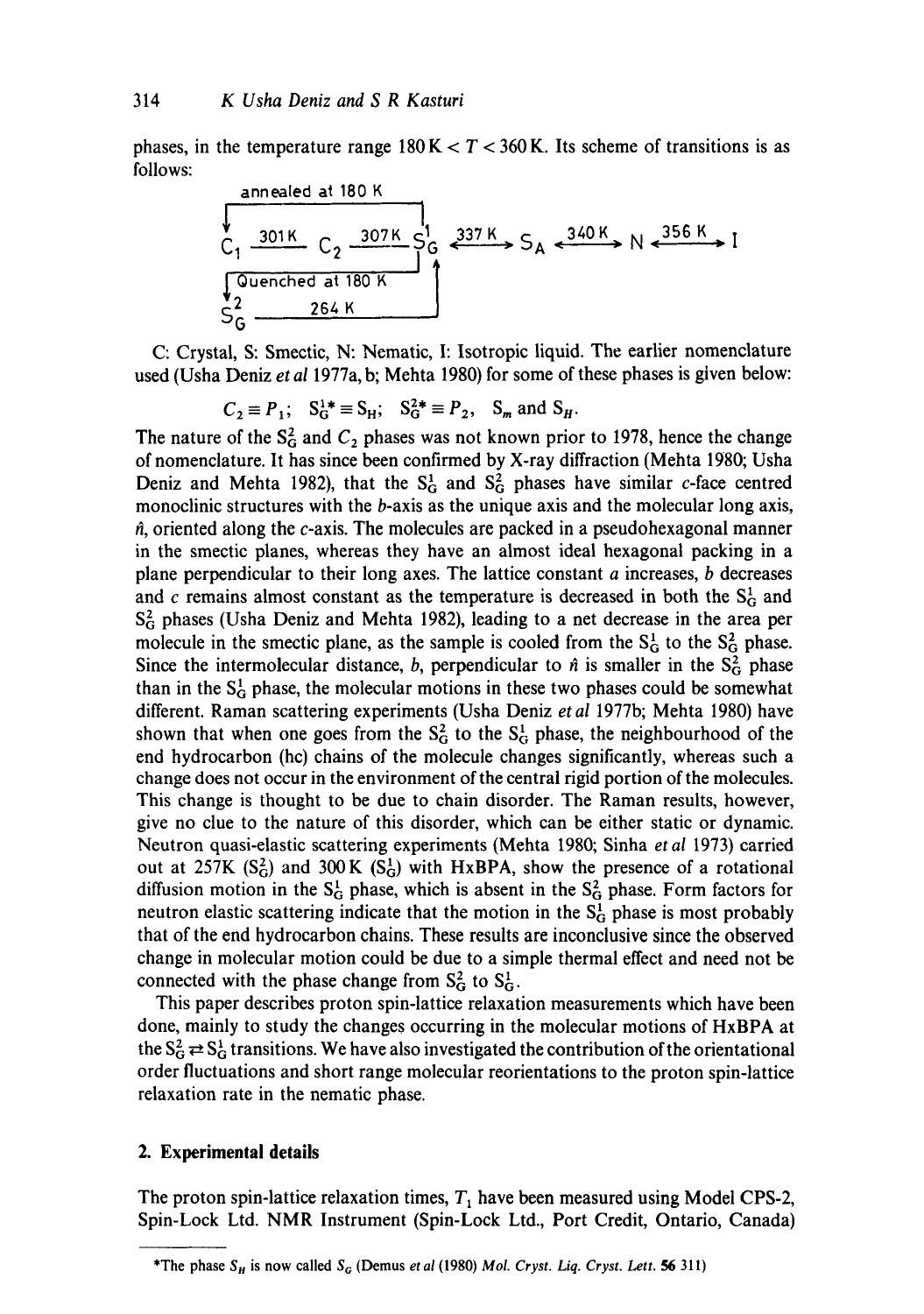and a box car signal averager (Princeton Applied Research Corporation, Model 162). The temperature of the sample was stabilized by a home-built automatic temperature controller and could be maintained to within  $\pm 0.3$  K. The accuracy in the measurement of temperature is 1 K. The temperature range investigated is  $223 K < T < 358 K$ .  $T_1$  was determined mostly at frequencies (v) of 15 and 40 MHz either by the  $\pi/2-\tau-\pi/2$  method or progressive saturation recovery method. Both methods have been used in some measurements and yield identical results.

The temperature dependence of  $T_1$  in  $S_G^1$  and  $S_G^2$  phases was determined both while heating and cooling the sample. To avoid the presence of the crystalline phase  $(C_1$  or  $C_2$ ) in the sample and to obtain it in a polycrystalline form in the S<sub>G</sub> phase, the sample was heated to the isotropic liquid phase and quenched in liquid nitrogen, for the heating cycle. The sample was then placed in the NMR probe maintained at 223 K, before heating it to the desired temperature. For the cooling cycle, the sample was heated to the isotropic liquid phase and cooled rapidly to room temperature (RT) to obtain it in a polycrystalline form. It was then placed in the NMR probe and (a) heated to 315 K and cooled to the required temperature for measurements above • 278 K and (b') cooled directly from RT for measurements below 278 K. Thermal cycling or cooling in the magnetic field from  $S_A$ , N or I phases resulted in a multidomain sample in the  $S_G$  phase from which data would have been hard to interpret. Hence the polycrystallinity of the sample was assured by the methods indicated above. In the other two phases the measurements were carried out only while heating.

#### **3. Results and discussion**

The temperature dependence of  $T_1$  in all phases at 15 MHz is shown in figure 2 for the heating cycle. The notable features in this figure are the discontinuity in  $T_1$ appearing at the  $S_G^2 \rightarrow S_G^1$  transition and a broad minimum in the  $S_G^1$  phase around 277 K. The limited  $T_1$  data in the S<sub>A</sub> phase do not permit any detailed analysis. The results obtained in the other three liquid crystalline phases are discussed in detail below.

## 3.1  $S_G^1$  and  $S_G^2$  phases

Our results obtained at 15 MHz are shown in figure 3 for the heating and cooling cycles. The values of  $T<sub>1</sub>$  obtained in the heating run are in good agreement with those observed while cooling, except in the vicinity of the  $S_G^2 \rightleftarrows S_G^1$  transitions, where hysteresis is observed. The observed discontinuity in  $T_1$  at 263 K for the heating run is clearly related to the  $S_G^2 \rightarrow S_G^1$  transition observed in our DSC measurements (Usha Deniz *et al* 1977a). In the light of the results of Raman (Usha Deniz *et al* 1977b; Mehta 1980) and neutron scattering (Mehta 1980; Sinha *et al* 1973) studies, one expects that (a) the dominant contribution to  $T_1$  in the S<sub>G</sub> phase for temperatures below 328 K, is most probably from the rotational diffusion motion of the hc chains of the molecule, and (b) the discontinuity in  $T_1$  may be due to the freezing of this chain motion in the  $S<sub>G</sub><sup>2</sup>$  phase or an abrupt change in the nature of the chain motion. The decrease of  $T<sub>1</sub>$ for  $T > 328$  K, might be brought about by the increased rotational or translational (or both) diffusion of the HxBPA molecule in this temperature range. Evidence for increased diffusion comes from X-ray diffraction patterns (Mehta 1980) of HxBPA which show that the polycrystalline HxBPA sample at 300 K, rapidly changes into one with rather large single crystal grains on heating it to about 320 K. This would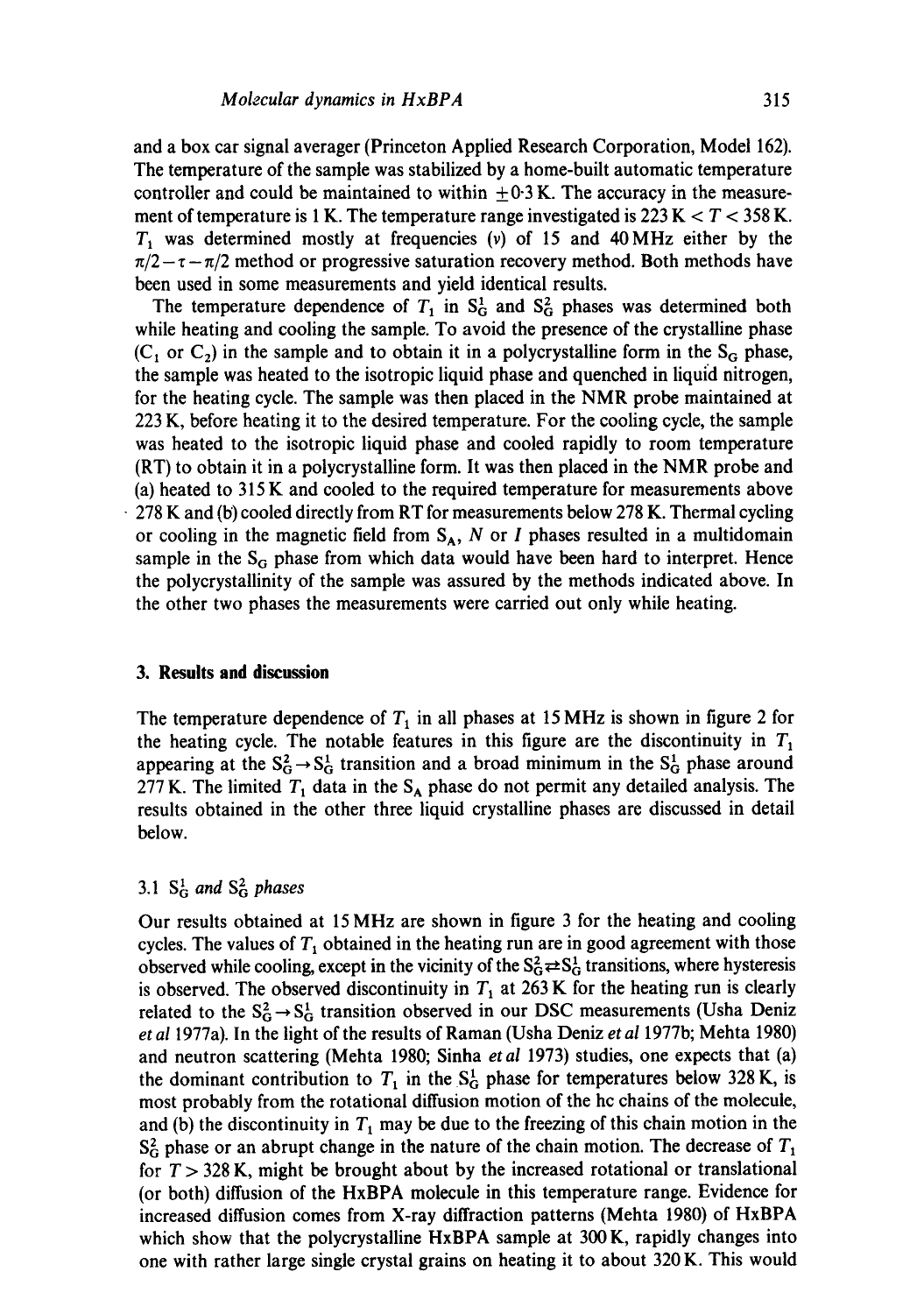

Figure 2. Temperature dependence of  $T_1$  at 15 MHz. The lines are guides to the eye.



Figure 3.  $T_1$  as a function of  $10^3/T$  in the S<sub>G</sub> and S<sub>G</sub> phases for the heating and cooling cycles. The lines are guides to the eye.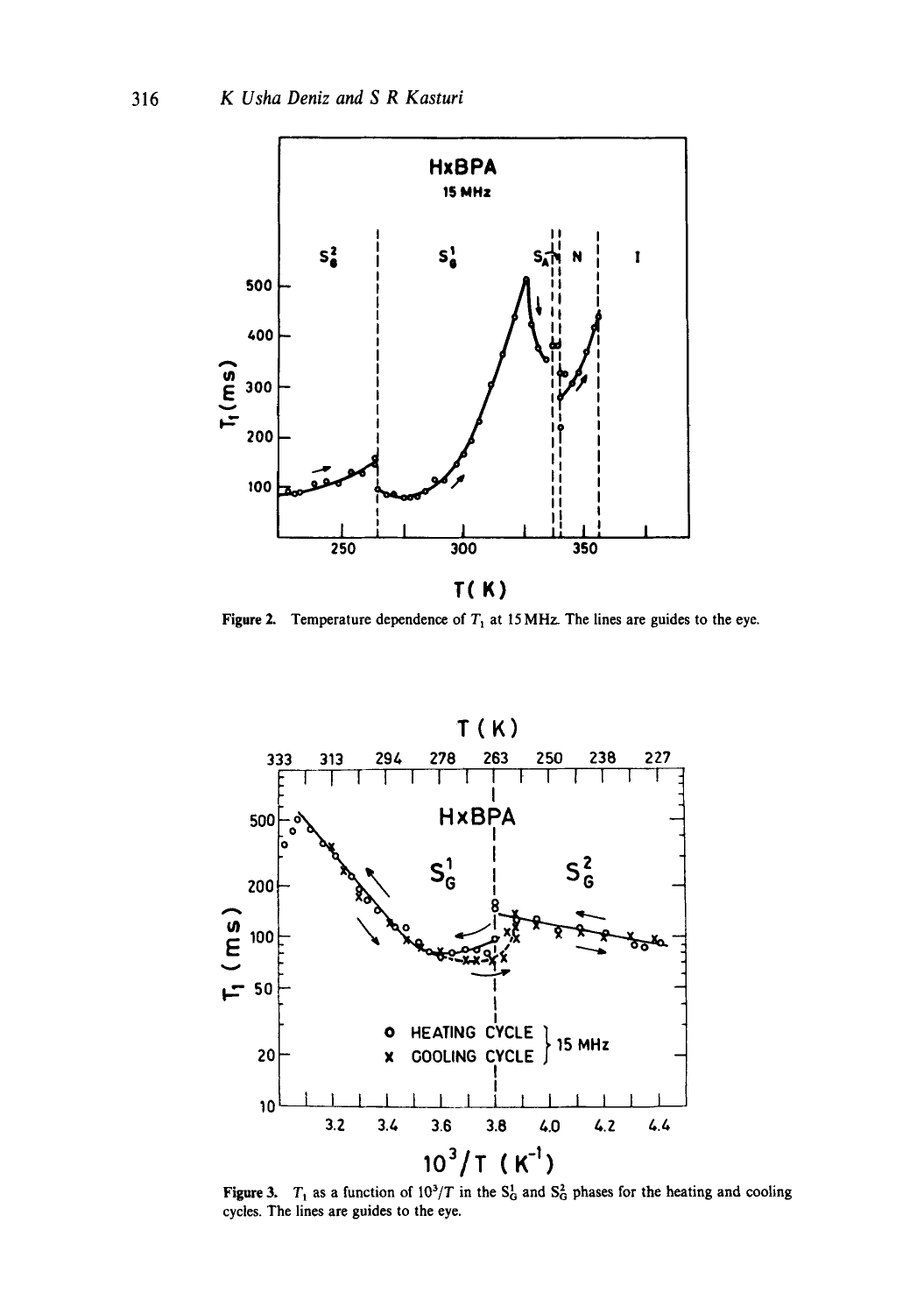only be possible if the translational and rotational diffusion motions were rapid for  $T \geq 320$  K. In the cooling run, the temperature dependence of  $T_1$  is smooth in the neighbourhood of the  $S_G^2 \rightarrow S_G^1$  transition temperature, but changes rapidly at 257 K, indicating a change in the molecular (probably chain) motion at this temperature. In the  $S_G^1$  phase, for  $282 K < T < 320 K$ , the  $T_1$  values from both cycles are almost identical. The average activation energy,  $E_A$ , for this motion, obtained from our data in this temperature region, is  $37.3 \pm 1.3 \text{ kJ/mol}$ . The close agreement between  $T_1$  values of the heating and cooling runs below 257 K, shows that in these runs, there is no difference in the molecular motions contributing to  $T_1$ . This implies that while cooling, the entire sample gets converted into the  $S_G^2$  phase at 257 K. Further, the abrupt change in the slope,  $dT_1/dT$ , at the  $S_G^2 \rightleftarrows S_G^1$  transition, both while heating and cooling, clearly indicates that at this transition there is a sudden change in the motion(s) contributing to the relaxation rate. It is interesting to note that the cooling transition was not observed in DSC, possibly because calorimetry is not sensitive to the change of molecular motions occurring at this point, in HxBPA.

The  $T<sub>1</sub>$  data at 15 and 40 MHz in the heating cycle is given in figure 4. As stated before, a well defined, though somewhat shallow, minimum is observed at 277 K for the 15 MHz data. If a molecular motion with a single correlation time,  $\tau$ , is assumed to contribute to the relaxation rate, one obtains  $\tau \approx 6 \times 10^{-8}$  s (since  $\omega \tau \sim 1$ , where  $\omega = 2\pi v$ ) at 277 K and the minimum in  $T_1$  is expected to shift to 305 K for 40 MHz. Instead, a very shallow minimum which is hardly shifted with respect to the one observed at 15 MHz, is seen. It seems, therefore, that molecular motions with more



Figure 4. Temperature dependence of  $T_1$  in the  $S_0^1$  and  $S_0^2$  phases, at 15 and 40 MHz, for the heating cycle. The lines are guide to the eye.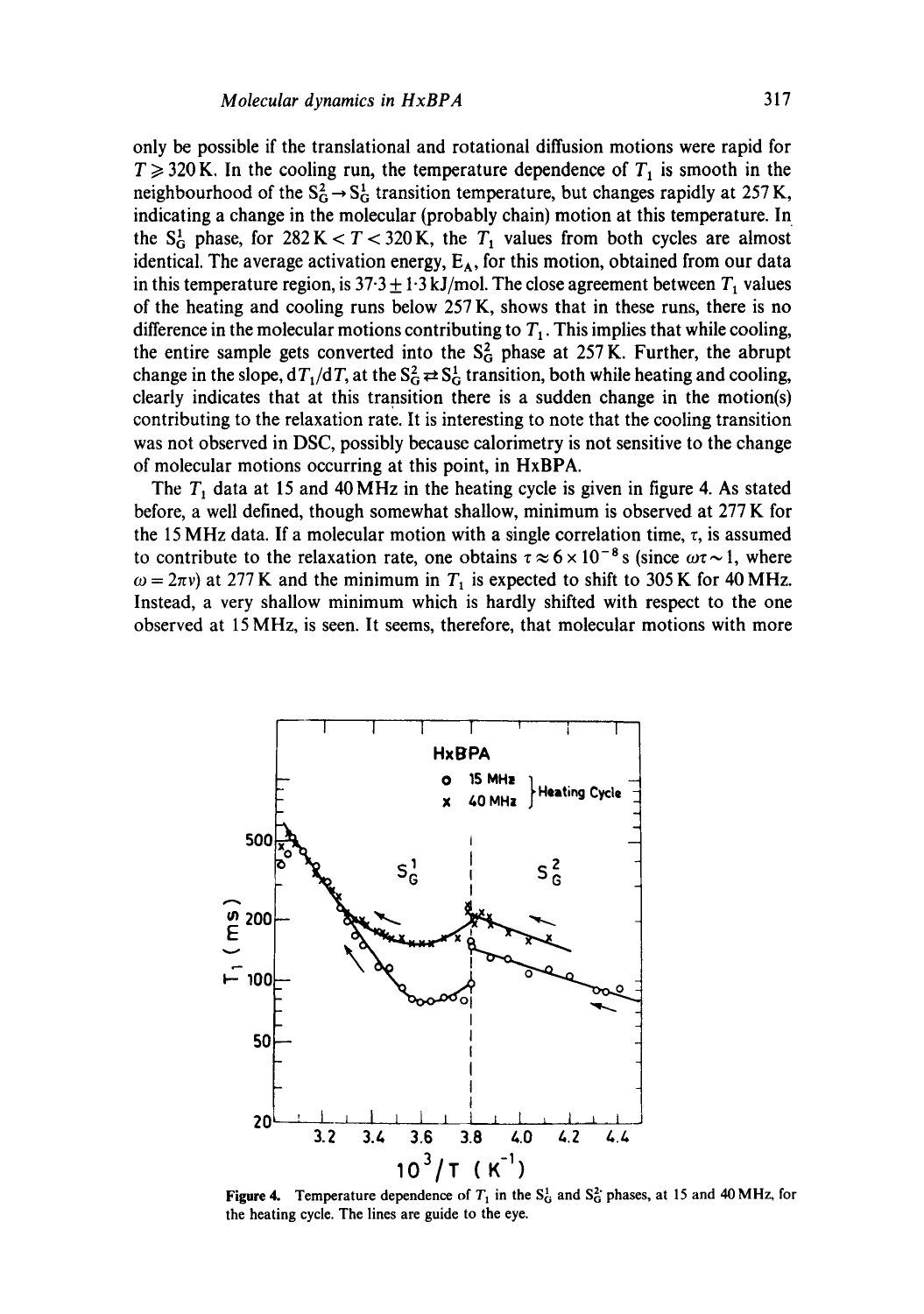than one correlation time, are contributing to the relaxation rate. For  $T > 307$  K, the relaxation rate is independent of frequency, indicating that in this temperature region, the molecular motions are very fast ( $\omega \tau \ll 1$ ) (Noack 1971). On the other hand, in the  $S_G^2$  phase, the frequency dependence of  $T_1$  suggests that the molecular motion is slow.

#### 3.2 *Models for molecular motions in the*  $S_G^1$  *phase* ( $T < 328$  K)

Various molecular motions such as the translational diffusion of molecules, collective lattice vibrational modes, undulation modes of the smectic planes and the rotational diffusion of the hc chains or of the entire molecule, might contribute to  $T_1$  in the  $S_G^1$ phase. Translational diffusion motion and undulation modes, if present, would be very slow due to the nearly 3-dimensional order in the  $S_G^1$  phase, and their contribution to the relaxation rate,  $T_1^{-1}$  would be negligible. No abrupt change would be expected in the lattice vibrational modes at the  $S_G^1 \rightleftarrows S_G^2$  transitions, both while heating and cooling, since no structural change is observed (Usha Deniz and Mehta 1982) at these transitions. The fact that  $T_1$  shows sudden changes at these transition temperatures, indicates that the main contribution to the relaxation rate is not from structural changes. The above considerations indicate that rotational diffusion motions make the dominant contribution to  $1/T_1$  in the S<sub>G</sub> phase for  $T < 328$  K.

In HxBPA, anisotropic rotational diffusion motions of the end hc chains, of the entire molecule or of just the central rigid portions, are possible. Several  $CH<sub>2</sub>$  groups are present in the end hc chains of HxBPA and hence several rotational diffusion modes of these chains could be present, leading to as many values of the correlation time,  $\tau$ . Various theories (Rouse 1953; Agreen 1972; Kimmich and Peters 1975) have considered such modes in. chain-like molecules (polymers and lipids). It is doubtful whether these theories which have been formulated for long chains, would be applicable to the case of HxBPA which has two short end chains, having six and three segments. However, one can expect the chain motion in HxBPA to consist of more than one diffusive mode of an anisotropic nature. Since the chain axis is not parallel to the long axis of the molecule, the rotational diffusion motion of the entire molecule would lead to a somewhat loose-packed structure which would be incompatible with the observed high packing density of the  $S<sub>G</sub>$  phase. Hence, the rotational diffusion motions of the end hc chains and of the central rigid part, rather than that of the entire molecule, would be more likely to occur.

To explain our results for  $T < 328$  K, we have considered the following simple model for the motions of the HxBPA molecule. The hc chains as also the central rigid portion of the molecule undergo anisotropic rotational diffusion motion. Each of these two parts is assumed to be an ellipsoid with the rotational diffusion occurring about the three principal axes of the ellipsoid. In both cases, one of the principal axes is a symmetry axis and the motions about the other two axes are equal, that is, the correlation times for these two motions are the same. For the end chains, the symmetry axis is the chain axis and for the central rigid part, it is the long axis of the molecule. The correlation times for the motions of the two end chains are assumed to be the same. Using this model for molecular motions, the relaxation time,  $T_1$ , is calculated from Woessner's theory (Woessner 1962).

In a two-spin system of like spins, with random uncorrelated motion, the relaxation rate turns out to be (Woessner 1962; Abragam 1961),

$$
T_1^{-1} = \frac{3 \gamma^4 h^2}{2 b^6} I(I+1) \{J^{(1)}(\omega) + J^{(2)}(2\omega) \}
$$
 (1)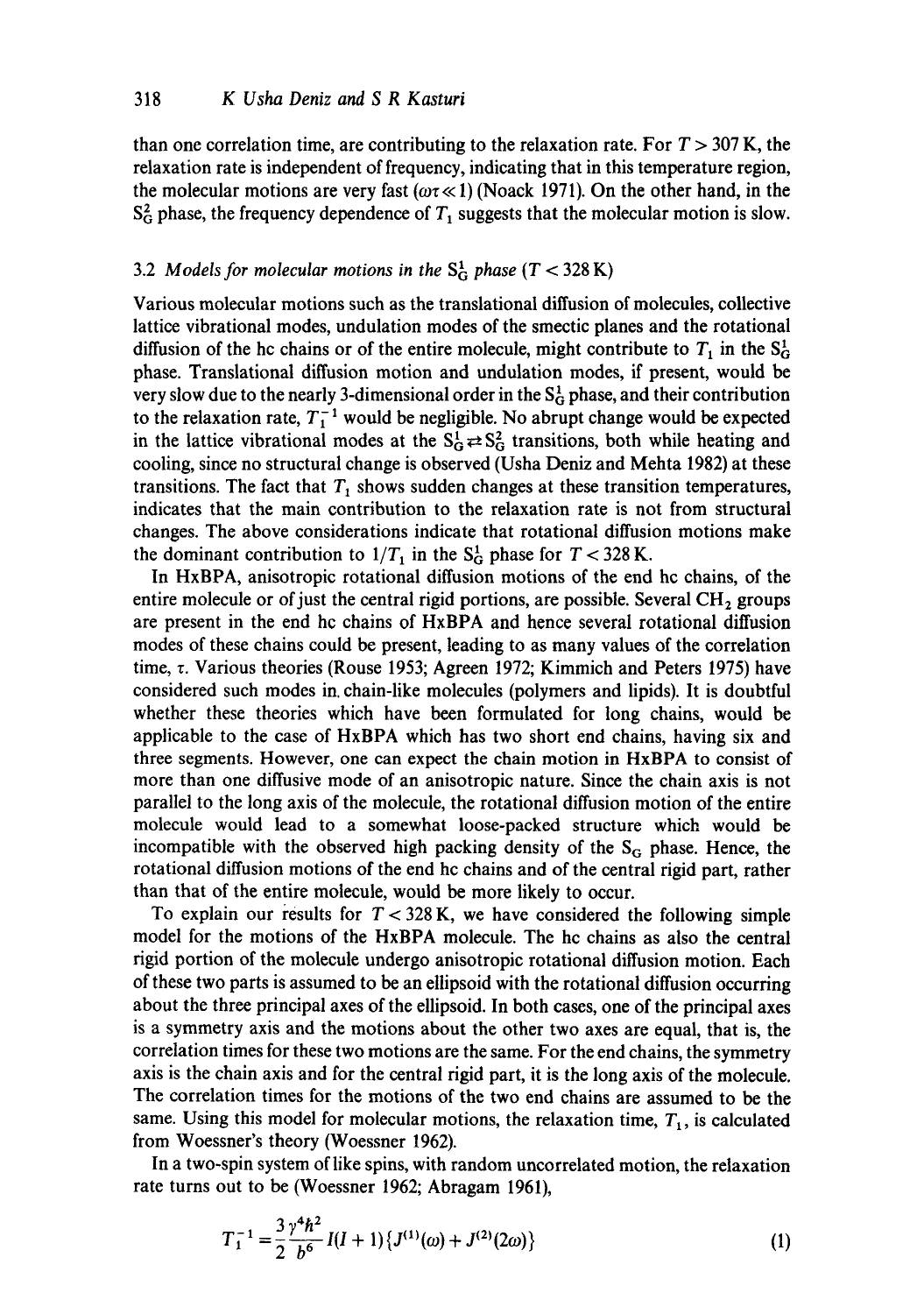where  $y =$  magnetogyric ratio, b is the internuclear separation, I = nuclear spin which is 1/2 for protons and  $J^{(i)}(\omega)$  is the *i*th spectral density. For our model, in which the motion is an anisotropic rotational diffusion motion which is equal about two of the principal axes, Woessner's theory gives,

$$
J^{(i)}(\omega) = 2F_i \left\{ A \left[ \frac{\tau_A}{1 + \omega^2 \tau_A^2} \right] + B \left[ \frac{\tau_B}{1 + \omega^2 \tau_B^2} \right] + C \left[ \frac{\tau_C}{1 + \omega^2 \tau_C^2} \right] \right\}
$$
(2)

where,  $F_1 = 2/15$  and  $F_2 = 8/15$  and

$$
A = \frac{1}{4}(3l^2 - 1)^2, \quad B = 3l^2(1 - l^2), \quad C = \frac{3}{4}(l^2 - 1)^2
$$
 (3)

where  $l$  is the direction cosine of the internuclear vector with respect to the symmetry axis of the ellipsoid.  $\tau_A$ ,  $\tau_B$  and  $\tau_C$  are correlation times, related to the diffusion coefficients,  $D_1$ ,  $D_2$  and  $D_3$ , for rotation about the three principal axes. Because the ellipsoid possesses a symmetry axis,  $D_2 = D_3$ , and

$$
1/\tau_{A} = 6D_{2}, \quad 1/\tau_{B} = D_{1} + 5D_{2}, \quad 1/\tau_{C} = 4D_{1} + 2D_{2}
$$
 (4)

For the end chains of HxBPA, since the internuclear vector for the chain protons are perpendicular to the chain axis,  $A = 1/4$ ,  $B = 0$  and  $C = 3/4$ . The relaxation rate due to chain motion is then,

$$
T_1^{-1} = \frac{3 \gamma^4 \hbar^2}{40} \left\{ \left[ \frac{\tau_A(c)}{1 + \omega^2 \tau_A(c)^2} + \frac{4\tau_A(c)}{1 + 4\omega^2 \tau_A(c)^2} \right] + 3 \left[ \frac{\tau_C(c)}{1 + \omega^2 \tau_C(c)^2} + \frac{4\tau_C(c)}{1 + 4\omega^2 \tau_C(c)^2} \right] \right\}
$$
  
= 
$$
\frac{3 \gamma^4 \hbar^2}{40 \ b_c^6} F_c[\omega, \tau_A(c), \tau_C(c)],
$$
 (5)

where  $b_c$  = magnitude of the internuclear vector for chain protons, and  $\tau_A(c)$  and  $\tau_C(c)$ are the correlation times for the chain motion.

For the rigid portion of HxBPA, the internuclear vector for the orthoprotons of the aromatic rings, is parallel to the long axis of the molecule. Hence,  $A = 1$ ,  $B = 0$ and  $C = 0$ . The relaxation rate due to the motion of the ring proton is then,

$$
T_1^{-1} = \frac{3}{10} \frac{\gamma^4 h^2}{b_r^6} \left[ \frac{\tau_A(r)}{1 + \omega^2 \tau_A(r)^2} + \frac{4\tau_A(r)}{1 + 4\omega^2 \tau_A(r)^2} \right]
$$
  
= 
$$
\frac{3}{10} \frac{\gamma^4 h^2}{b_r^6} F_r[\omega, \tau_A(r)]
$$
 (6)

where  $b_r$  = magnitude of the internuclear vector for the orthoprotons and  $\tau_A(r)$  is the correlation time for the motion of the rigid portion. One would have obtained the same expression as (6), if it were assumed that the rigid part had an isotropic rotational diffusion motion with a single correlation time,  $\tau_A(r)$ .

The relaxation rate due to both contributions is therefore,

$$
T_1^{-1} = L\{F_c[\omega, \tau_A(c), \tau_C(c)] + RF_r[\omega, \tau_A(r)]\}
$$
 (7)

where,

$$
L = \frac{3}{40} f_c \frac{\gamma^4 h^2}{b_c^6} \text{ and } R = 4 \frac{f_r b_c^6}{f_c b_r^6}
$$
 (8)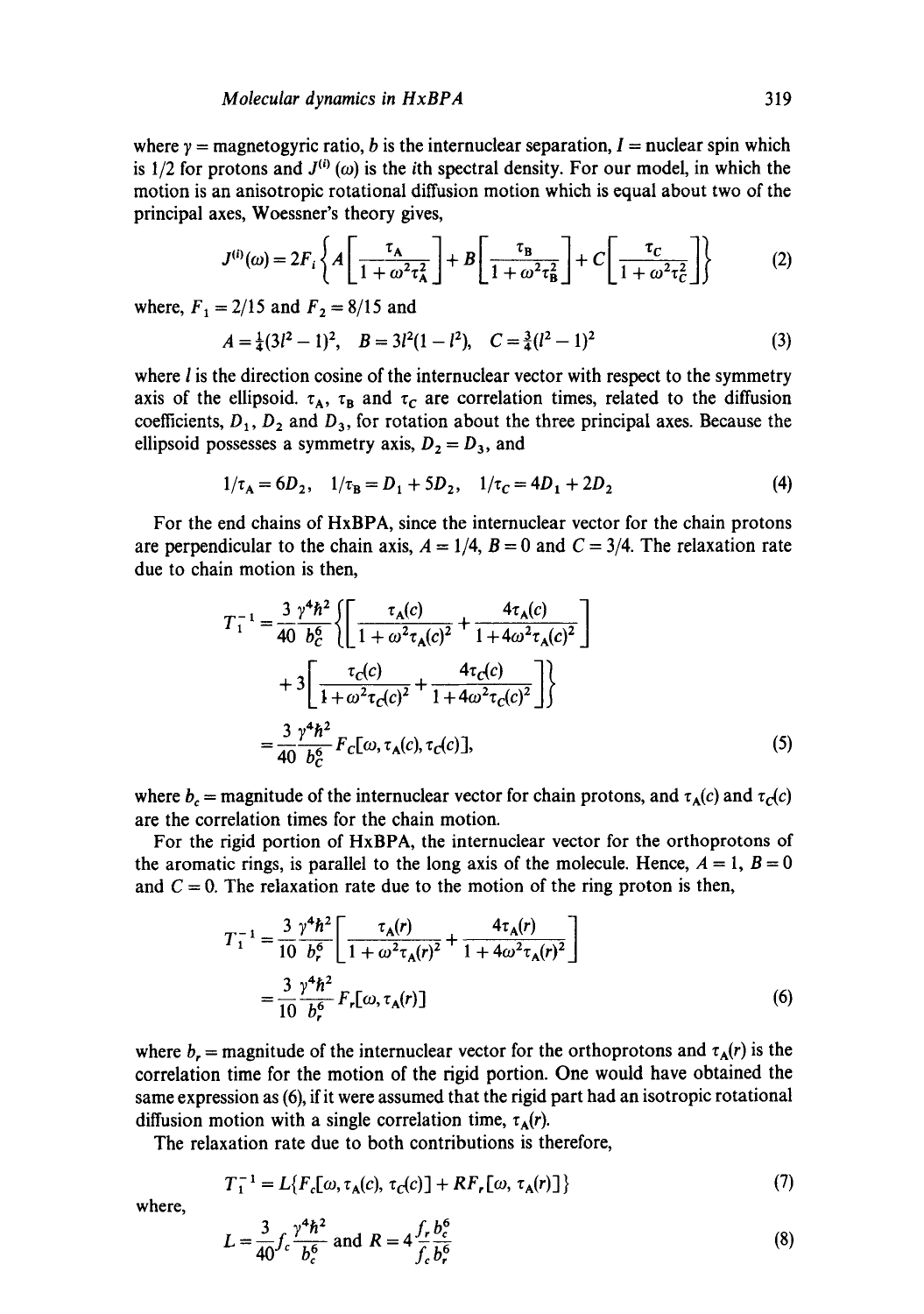

**Figure 5.**  $T_1$  versus  $10^3/T$  in the S<sub>G</sub> phase at 15 and 40 MHz. The lines represent best fits of our model (eq. (7)) to the experimental data.

and,

$$
f_c = \frac{n_c}{n_c + n_r}
$$
 and  $f_r = \frac{n_r}{n_c + n_r}$ 

 $n_c$  and  $n_r$  are the number of chain and ring protons respectively. Since we have considered the diffusion motion to be thermally activated, the following expressions have been used for the temperature dependences of the correlation times:

$$
(6D_2)^{-1} = \tau_A = \tau_2 = \tau_2^0 \exp(E_{A2}/k_B T) \tag{9a}
$$

$$
(6D_1)^{-1} = \tau_1 = \tau_1^0 \exp\left(E_{A1}/k_B T\right). \tag{9b}
$$

Equation (7) was fitted to our data using L,  $\tau_1^0(c)$ ,  $\tau_2^0(c)$ ,  $\tau_2^0(r)$ ,  $E_{A1}(c)$ ,  $E_{A2}(c)$ , and  $E_{A2}(r)$ as fitting parameters. The value of  $b_r$ , was taken to be 2.46 Å. The curve calculated, using the best fit parameters is given in figure 5 and it is found that there is good agreement between our results and the calculations. The best fit parameters are given in table 1. The value of  $b_c$ , calculated from the constant L, is also given in table 1. Its value, 1.92Å, agrees fairly well with that of 1.78Å, the distance between the methylene protons. An attempt to fit (7) with a fixed value of L (taking  $b_c = 1.78~\text{\AA}$ ), did not lead to such a good agreement. Models assuming chain motions alone (eq. (5)) and motion of the rigid portions alone (eq. (6)) were also fitted to the data. The model considering chain motions alone (eq. 5) gives a reasonably good fit to our data, whereas that with the motion of the rigid portions alone fails to do so. However, neither of these models gives as good an agreement with our results as does (7). In the temperature region where  $\omega \tau \ll 1$ , it can be seen from (1) and (2) that  $T_1^{-1} \sim \exp(E_A/k_B T)$ , if one assumes a single correlation time,  $\tau$ , to exist. We have calculated  $E_A$  from our data at 15 and 40 MHz in such a temperature region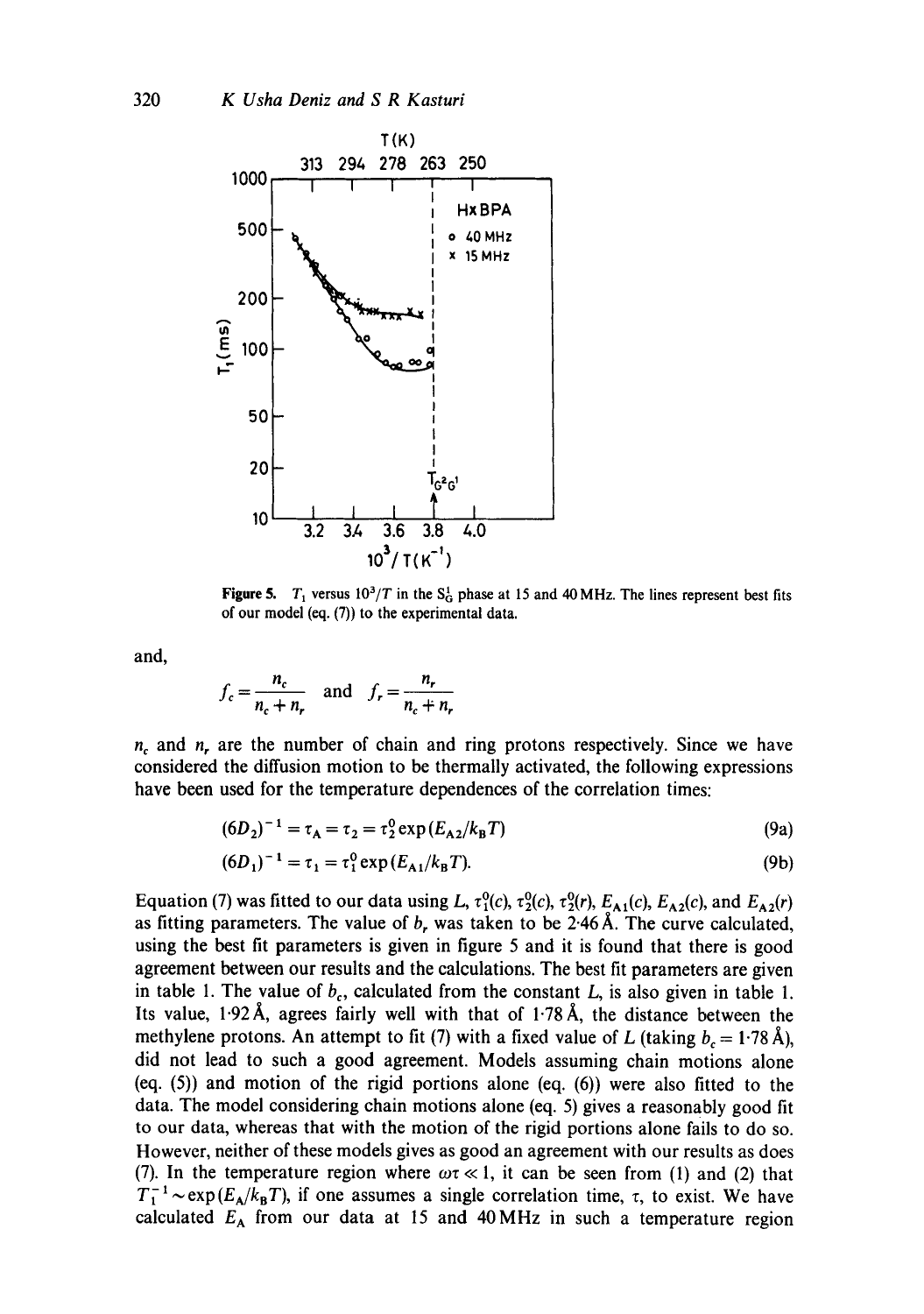| í<br>l                                                             |  |
|--------------------------------------------------------------------|--|
| motions in the 5                                                   |  |
|                                                                    |  |
|                                                                    |  |
|                                                                    |  |
| n e contra e                                                       |  |
|                                                                    |  |
|                                                                    |  |
| ֦֧֦֧֦֧֦֧֪֦֧֧֧ׅ֧֛֪֦֧֝֝֜֜֜֜֜֜֜֜֜֜֜֜֞֓֕֓֕֓֕֓֝֬֜֓֜֜<br>֧֪֪֪֪֪֪֪֪֪֪֪֪֛֝ |  |
|                                                                    |  |
| i                                                                  |  |
| <b>FINE CONTRACTORS CONTRACTORS</b>                                |  |
|                                                                    |  |
|                                                                    |  |
| í                                                                  |  |
|                                                                    |  |
|                                                                    |  |
|                                                                    |  |
|                                                                    |  |
|                                                                    |  |
|                                                                    |  |
|                                                                    |  |
|                                                                    |  |
|                                                                    |  |

|                        | $t_1^0(c) \times 10^{13}$<br>$\tilde{\mathbf{s}}$ | $\tau_2^0(c) \times 10^{14}$<br>(s) | $\tau_2^0(r) \times 10^{15}$<br>(s) | $E_{A1}(c)$ (kJ/mol) | $E_{A2}(c)$<br>kJ/mol) | $E_{A1}(r)$<br>(kJ/mol) | $L \times 10^5$<br>(s <sup>-2</sup> ) | $\tilde{\mathcal{A}}$ |
|------------------------|---------------------------------------------------|-------------------------------------|-------------------------------------|----------------------|------------------------|-------------------------|---------------------------------------|-----------------------|
| <b>Aodel</b>           | $15.04 \pm 0.27$                                  | $+444 + 0.005$                      | 94.54±10-4                          | 22.4±0.04            | $42.6 \pm 0.04$        | $20 - 3 \pm 0.6$        | 634±003                               | $1.92 \pm 0.04$       |
| alculated*<br>virectly |                                                   | 0.590                               |                                     |                      | $17.3 \pm 1.3$         |                         |                                       |                       |
|                        |                                                   |                                     |                                     |                      |                        |                         |                                       |                       |

\*See text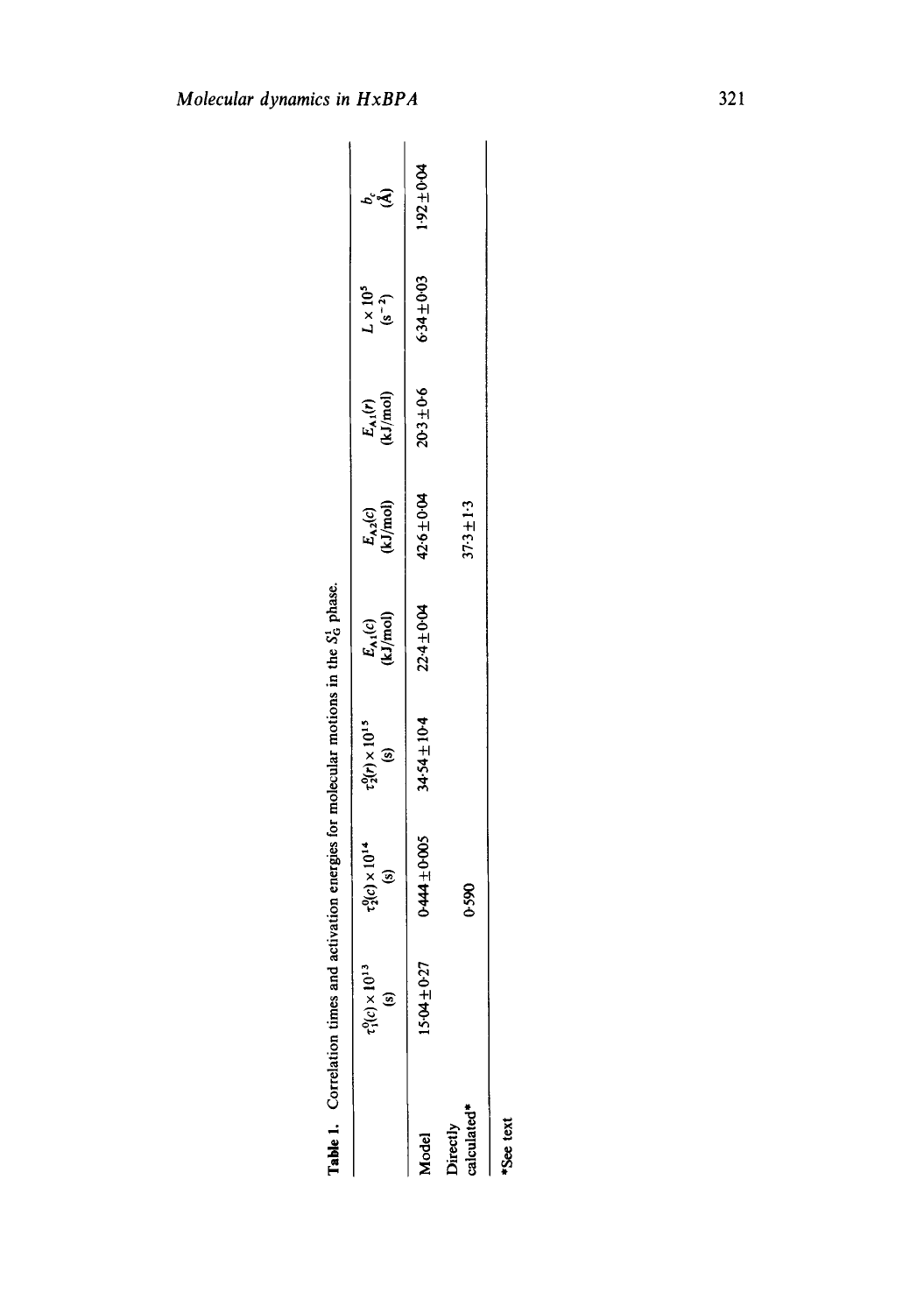$(307 \text{ K} \leq T < 328 \text{ K})$  and its value is given in table 1, in the row labelled 'Directly Calculated'. This value of  $E_A$  agrees fairly well with that of  $E_{A1}$  obtained from our fit (see table 1). Similar agreement can be noticed from this table in the case of the corresponding correlation times. Thus, the dominant contribution to  $T_1$  in this temperature range, seems to be from the chain motion. The fact that a really good fit to our results could not be obtained when the value of  $b_c$  and hence of L in (7) was fixed, could be due to the assumption that the two end chains of HxBPA have the same correlation times.

#### 3.2 *Nematic phase*

It can be seen from figure 2 that at 15 MHz,  $T_1$  has a strong temperature dependence in the nematic phase of HxBPA and it increases with increasing temperature. The frequency dependence of  $T_1$  at 351 K is shown in figure 6.

3.2.1. *Molecular motions in the nematic phase:* The reorientations of the molecule as a whole can be thought of as due to (a) collective long range orientational (nematic) order fluctuations i.e. fluctuations of a local preferred direction of orientation,  $\hat{n}(\mathbf{r}, t)$ of the molecular long axis about the nematic director  $\hat{n}_0$ , and (b) short range reorientations of the molecular long axis about  $\hat{n}(\mathbf{r}, t)$  which are quite rapid (correlation time  $\sim 10^{-10}$  s).

In molecules such as HxBPA, the orthoprotons of the aromatic rings would be sensitive to molecular reorientations. Several theories (Doane and Johnson 1970; Doane *etal* 1974; Blinc 1976) have considered such a two spin system in which the spin-lattice relaxation is due to molecular reorientations but with the short range (local) reorientations being neglected. Both types of molecular reorientational motions have been taken into account in some of them (Sung 1971; Ukleja *etal* 1976; Freed 1977). We consider here the theories of Ukleja *et al* (UPD) (Ukleja *et al* 1976) and Freed (Freed 1977). Both UPD and Freed make the one elastic constant approximation. UPD assume statistical independence of the two molecular motions but Freed does not do so. They both obtain,

$$
T_1^{-1} = (T_1^{-1})_a + (T_1^{-1})_b + (T_1^{-1})_c \tag{10}
$$

where  $(T_1^{-1})_a$ ,  $(T_1^{-1})_b$  and  $(T_1^{-1})_c$  are contributions due to long range collective fluctuations, local reorientations and the cross term between the two, respectively.



**Figure 6.** Frequency dependence of  $T_1^{-1}$  at 351 K in the nematic phase, fitted to eq. (13).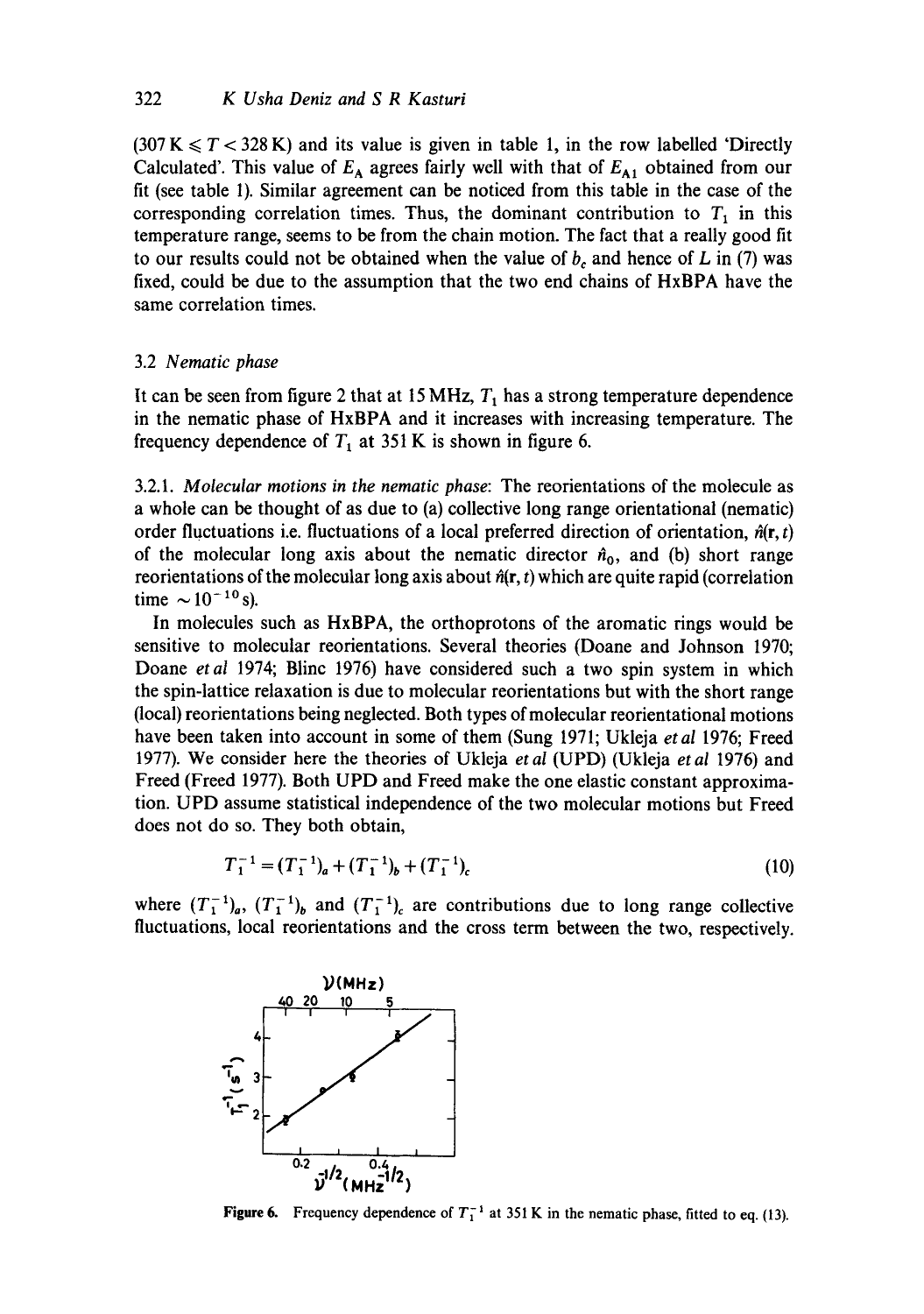The two theories give identical expressions for  $(T_1^{-1})_a$  whereas  $(T_1^{-1})_b$  and  $(T_1^{-1})_c$ given by them are quite different. For the intramolecular case where (1) the internuclear vector is parallel to  $\hat{n}_0$ , (2)  $\omega \ll \omega_c$ , where  $\omega_c$  is a cut-off frequency for the order fluctuation modes, and (3)  $\hat{n}_0$  is parallel to H (these conditions hold good in our experiments), these theories give,

$$
(T_1^{-1})_a^{\text{UPD}} = (T_1^{-1})_a^{\text{Freed}} = \frac{9}{8\sqrt{2\pi}} \frac{\gamma^4 \hbar^2}{b_r^6} \frac{k_B T}{(K/\eta)^{1/2}} \frac{S^2}{K} \omega^{-1/2}
$$
  
=  $A(T)\omega^{-1/2}$  (11)

 $S = \frac{1}{2} \langle 3 \cos^2 \theta - 1 \rangle$ , where  $\theta$  is the angle between the nematic director and the long axis of the molecule and  $\langle \cdots \cdots \rangle$  signifies thermal average. K is the elastic deformation constant of the nematic and  $\eta$  is its viscosity. Since  $S^2/K$  and  $k_BT(K/\eta)^{-1/2}$  vary little with temperature,  $A(T)$  is a slowly varying function of temperature.

For  $\omega \tau \ll 1$ , where  $\tau$  is the correlation time for molecular reorientation, which is a condition that is valid in many cases,

$$
(T_1^{-1})_b^{\text{UPD}} = \frac{3}{2} \frac{\gamma^4 \hbar^2}{b_r^6} (1 - S)\tau = B(T)^{\text{UPD}} \tag{12a}
$$

whereas,

$$
(T_1^{-1})_b^{\text{Freed}} = \frac{3}{5} \frac{\gamma^4 \hbar^2}{b_r^6} (1 - S)\tau = B(T)^{\text{Freed}}.
$$
 (12b)

It should be noted that while writing (12b), we have used the approximation,  $\langle \cos^4 \theta \rangle \approx \frac{1}{2}(4S + 1)$ , made by UPD. Neglecting the cross term  $(T_1^{-1})$ , which is very different in the two cases, when conditions (1) to (3) hold good and when  $\omega \tau \ll 1$ , both theories give,

$$
T_1^{-1} = A(T)\omega^{-1/2} + B(T). \tag{13}
$$

Since  $B(T) \propto \tau$  in both theories and the reorientational motion is thermally activated, one would expect  $B(T)$  to be exponential in T. Expressions similar to (13) are obtained in the intermolecular case, but we shall not consider them here.

Equation (13) has been fitted to the  $T_1$  data at 351 K, using A and B as adjustable parameters. The line shown in figure 6 is calculated from (13) using the parameters obtained for the best fit which are given below

$$
A(T) = (1.87 \pm 0.08) \times 10^{4} \text{ s}^{-3/2}
$$
  

$$
B(T) = (0.72 \pm 0.07) \text{ s}^{-1}.
$$

It is seen that agreement between our data and (13) is very good, showing that at 351 K, the major contribution to the spin-lattice relaxation is from the nematic order fluctuations and local molecular reorientations with  $\omega \ll \omega_c$ . Using the above value of  $B(T)$  in the expression of UPD (eq. (12a)), we obtain a correlation time,

$$
\tau = (4.3 \pm 0.4) \times 10^{-10} \,\mathrm{s},
$$

whereas using it in Freed's theory (eq. (12b)), we obtain,

$$
\tau = (1.1 \pm 0.1) \times 10^{-9} \,\mathrm{s}.
$$